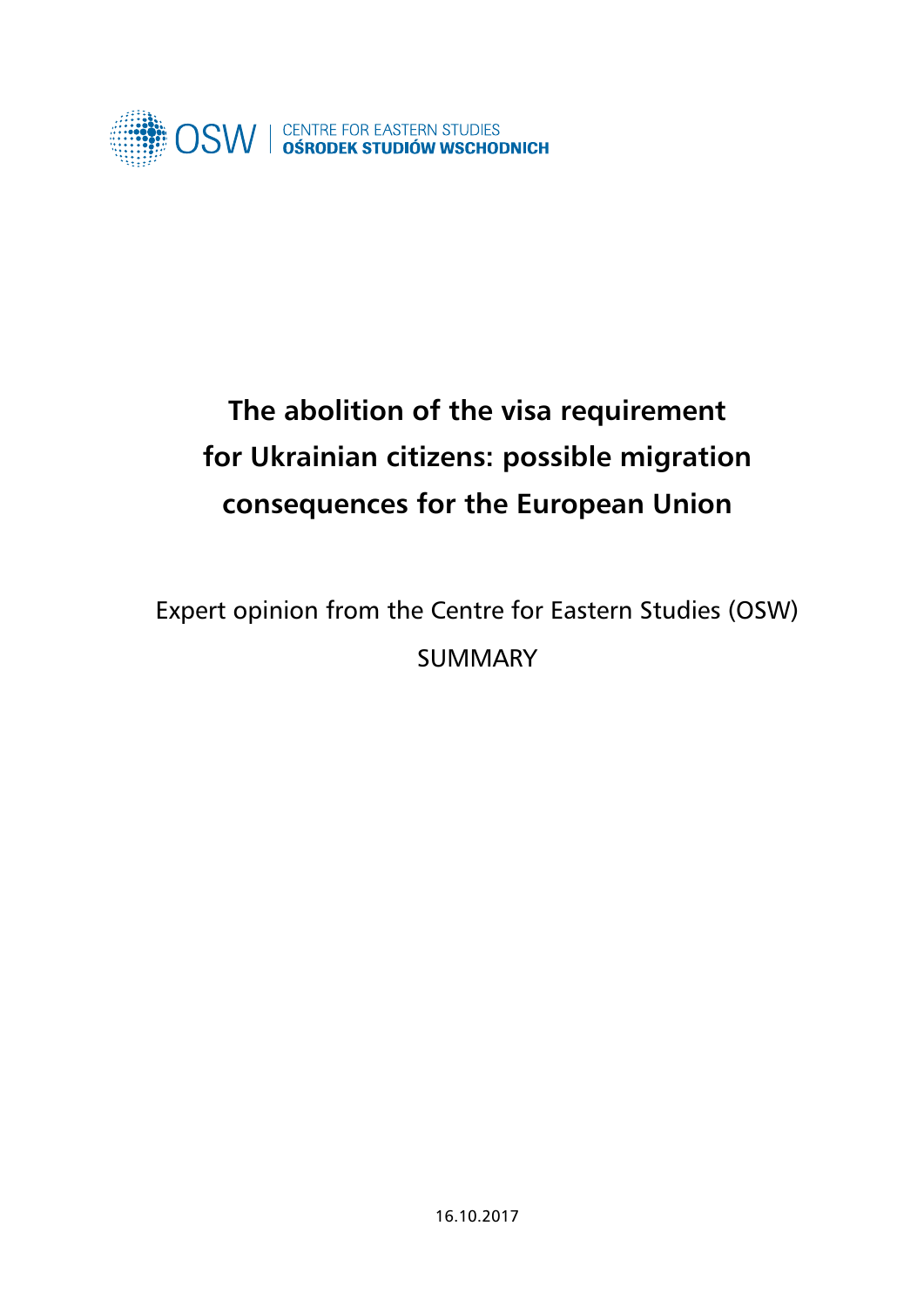## **The abolition of the visa requirement for Ukrainian citizens: possible migration consequences for the European Union**

**Expert opinion from the Centre for Eastern Studies (OSW). Summary**

### **CONTENTS**

- **1. Overall conclusions | 2**
- **2. Conclusions for Poland | 3**
- **3. Migration from Ukraine based on Ukrainian data | 5**
- **4. Migration from Ukraine based on Polish data | 5**
- **5. The EU-wide context | 8**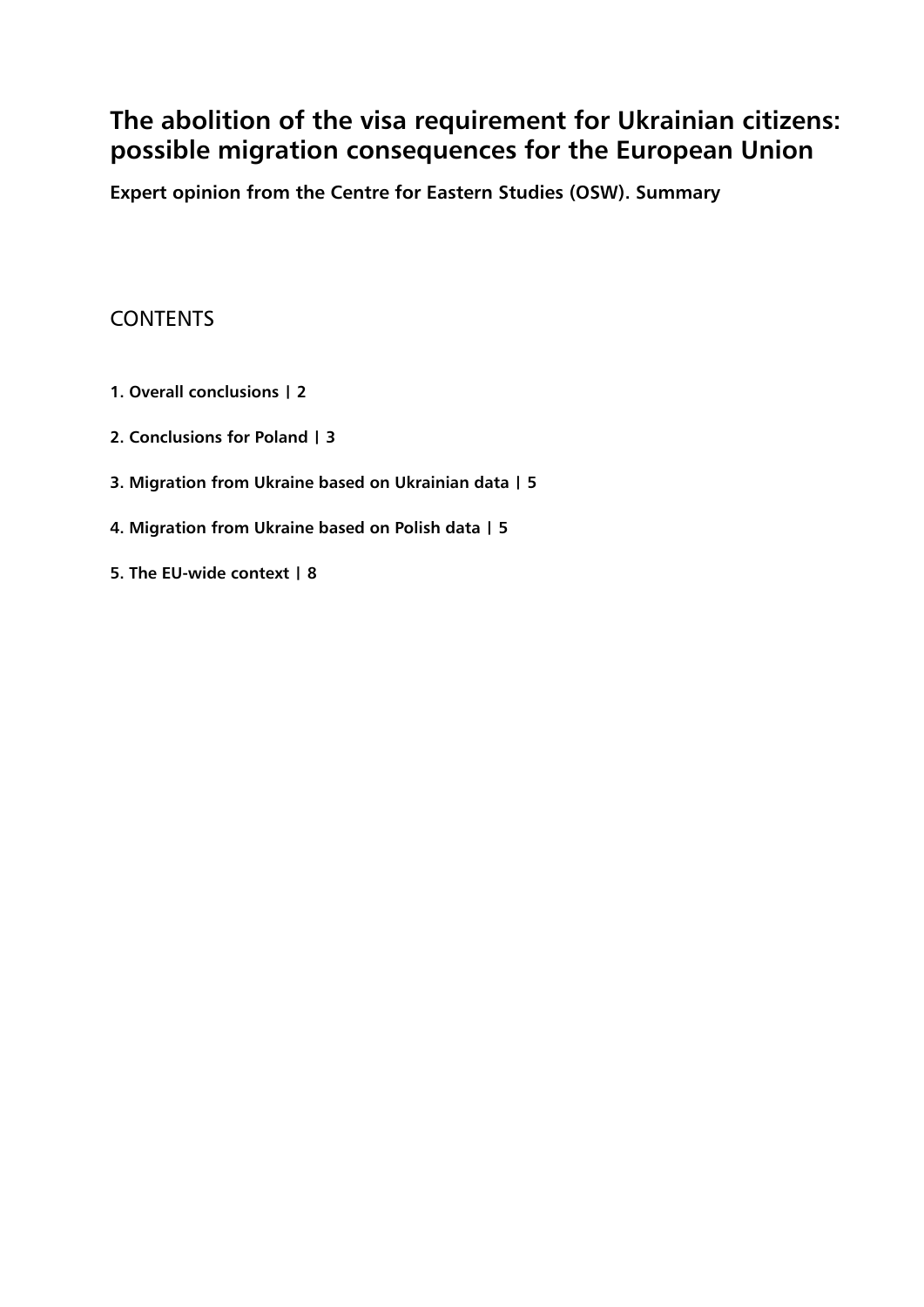### **1. Overall conclusions**

• On 26 April 2017, the European Council approved a resolution by the European Parliament of 6 April to add Ukraine to the list of countries whose citizens do not need visas for short-term stays (up to 90 days) within the Schengen zone. Visa-free travel within the EU entitles visitors to tourist, family and business visits, but not to work (the principles for foreigners' employment are governed by national laws). Only holders of biometric passports are entitled to travel in the framework of visafree regime. The new rules came into force on 11 June 2017. The abolition of visas is a success for Ukraine, the European institutions and the countries involved in the process of liberalisation, both in the light of the severe political situation in Europe and the prolonged conflict in the east of Ukraine.

• The introduction of visa-free travel for Ukraine was accompanied by the coming into force of an EU visa suspension mechanism in case of an increase in security and migratory risks. The European Commission may activate the new mechanism at the request of one or more member states, *inter alia* if the following phenomena become significantly more common: a substantial increase in the risk to the public policy or internal security of the member states; a substantial increase in the number of refusals of entry or apprehensions for illegal residence, substantial increase in the refusal rate of asylum applications. This mechanism may be activated and can apply to either specific categories of third-country nationals or all nationals of a given third country, and can also lead to the temporary or permanent restoration of visa movement.

• In political discourse within the European Union, it is usually assumed that the liberalisation of visas in relations with the third country, and more specifically the abolition of short-stay visas, will entail an increase in migration from that country. At this time in particular, with the increased migratory pressure on EU countries, EU politicians fear that visa liberalisation will bring about an uncontrolled influx of migrants. Such a link, however, has not been clearly proven, and has not been confirmed by earlier waves of visa liberalisation. It is possible that irregular migration and illegal employment will increase if a visa waiver programme is introduced; however, there is no data or research which would clearly confirm this correlation.

• Rises in legal migration have not been observed, either in the case of the abolition of the visa requirement for citizens of Central and South-Eastern European countries, for the countries of the Western Balkans, or in the case of Moldova. However, in the case of the abolition of the visa regime for the countries of the Western Balkans, the pressure on the asylum systems of specific EU countries has increased significantly. In the case of the abolition of visas for citizens of Moldova, the number of refusals of entry has increased. The fundamental increase in migration from the countries of Central Europe was observed only after their accession to the EU and the opening up of labour markets.

• In the EU as a whole, we should not expect a fundamental increase in the influx of Ukrainian migrants (apart from an increasing influx to Poland, which is occurring for other reasons, mainly favourable employment rules). The introduction of visa-free travel seems to have had only a minor impact on the migration flows of Ukrainian citizens to the EU, as tourist visas for this category of foreigners had earlier been readily available on a large scale. Poland has also issued a significant number of national visas for temporary work. It is possible that there will be some re-orientation of the migratory flows out of Poland to countries such as the Czech Republic and Germany, or the countries of southern Europe, which are experiencing higher demand on their labour markets and have hitherto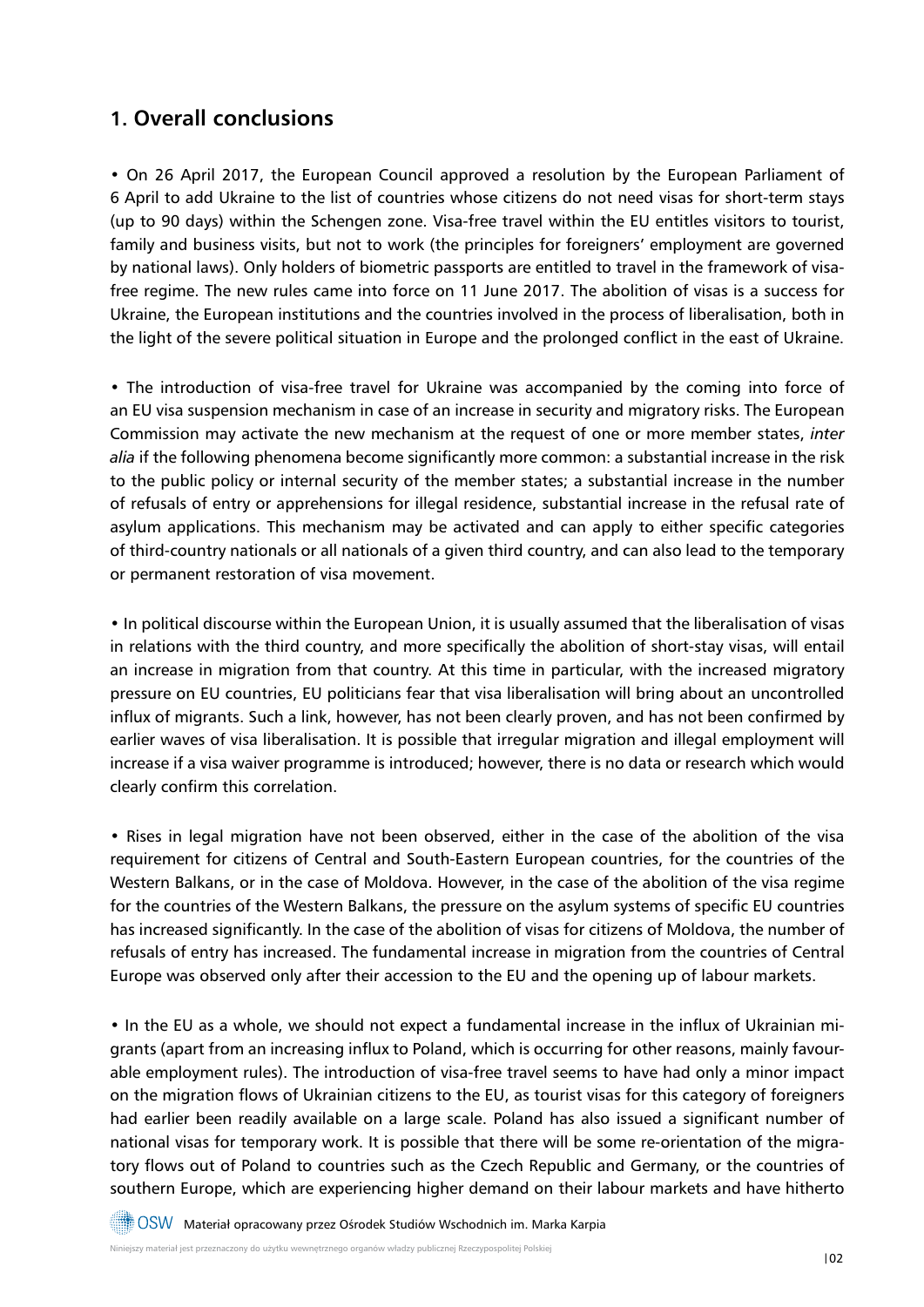implemented restrictive visa and migration policies. It is likely that these countries will change their migration policies and open their labour markets to a greater degree than before.

• One state currently facing this dilemma is the Czech Republic, the country with the lowest unemployment in the EU and an increasing deficit of workers. Despite strong pressure from employers, the opening-up of the labour market to foreign workers has been prevented by the ongoing electoral campaign, during which the Czech Social Democratic Party, a member of the ruling coalition, has argued that a mass influx of workers from abroad will slow down wage increases on the Czech labour market. Some left-wing politicians have also highlighted possible challenges to the security of the local communities where foreign workers could settle. The employers' needs have been however acknowledged by the leader of the ANO 2011 party, Andrej Babiš, who has a good chance of becoming Prime Minister after the elections scheduled for 20-21 October; he argues that the shortage of workers is the biggest problem for the Czech economy. In his opinion, priority should be given to activating those people who are out of work, but he has also stated it would be beneficial to take in workers from abroad, for example Ukraine.

## **2. Conclusions for Poland**

• On the bases of the available administrative data, participatory observation and analysis of the media discourse, it must be stated that since the introduction of the visa-free travel regime with Ukraine (from 11 June 2017) there has been no fundamental change in the dynamics or the patterns of passenger traffic at the Polish/Ukrainian border, or in the nature of the journeys made by Ukrainian citizens.

• During the first three months of the visa-free programme's operation (June, July, August), the dynamics of passenger traffic rose by 12.9% compared to the same period in 2016. The slight increase in the dynamics of border movement could also be a natural consequence of the increasing number of Ukrainian citizens living in Poland and visiting their country of origin. There was also a rise in the number of people using biometric passports when crossing the border (see Figures 1 and 2).



#### **Figure 1. The number of Ukrainian citizens entering Poland from June to August 2016 and June to August 2017**

*Source: Headquarters of the Polish Border Guard*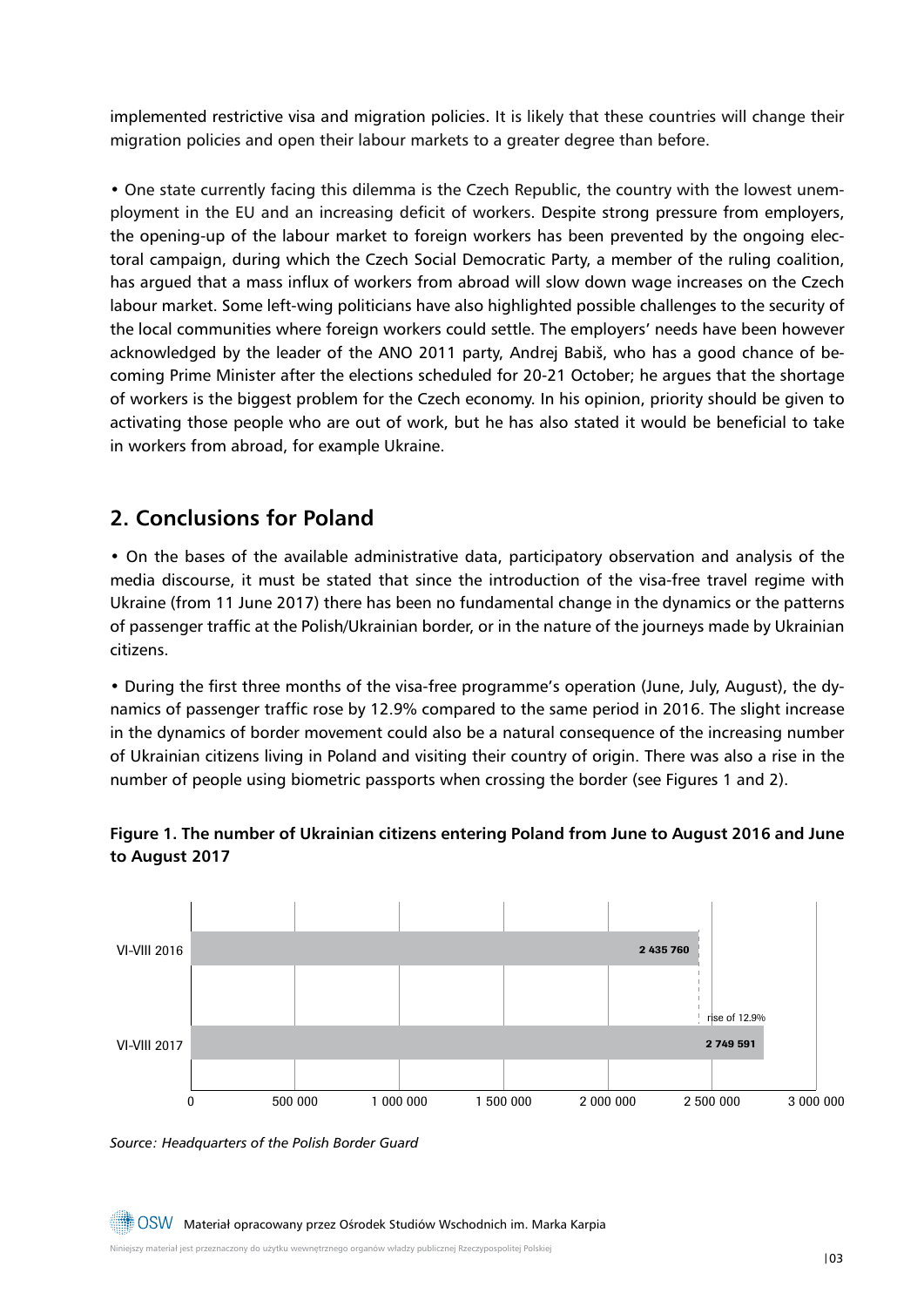

**Figure 2. The number of Ukrainian citizens entering Poland from June to August 2017 (in total, and under the visa-free regime )**

*Source: Headquarters of the Polish Border Guard*

• At present, when the legal mechanisms allowing citizens of Ukraine to access the Polish labour market are being expanded, it does not seem that lifting the requirement to hold a short-term visa will affect the dynamics and patterns of Ukrainian migration. Poland is likely to remain the main destination country for Ukrainian migrants within the EU. However, the introduction next year of changes to the terms for employing foreigners (by imposing limitations on the system of so-called employers' declarations, and the introduction of permits for seasonal work) may at least temporarily make the situation of Ukrainian citizens on the Polish labour market more difficult.

• The migrant stock of Ukrainians currently resident in Poland may be estimated at 500,000 people at least, a figure which is rising exponentially. In the Polish context, it is also important to distinguish between long-term and temporary migration. The former, although it also is showing an upward trend, is actually small in absolute terms. The second kind is probably rising much more quickly, but at the moment it is difficult to capture this statistically. It is important to recall the specific nature of Ukrainian temporary migration to Poland. This type of migration is actually a complement to the way people within Ukraine conduct their lives, and does not indicate that they are necessarily willing to change their permanent residence.

• Although an unequivocal relationship has been observed in the Western Balkan countries between the abolition of visa traffic and the number of asylum applications submitted, this is due in large part to the specific situation of the Roma population in Europe. With regard to Ukrainian citizens applying for international protection in Poland, the rising figures for the recognition rate of asylum applications may be significantly more important than the fact of short-term visa abolition.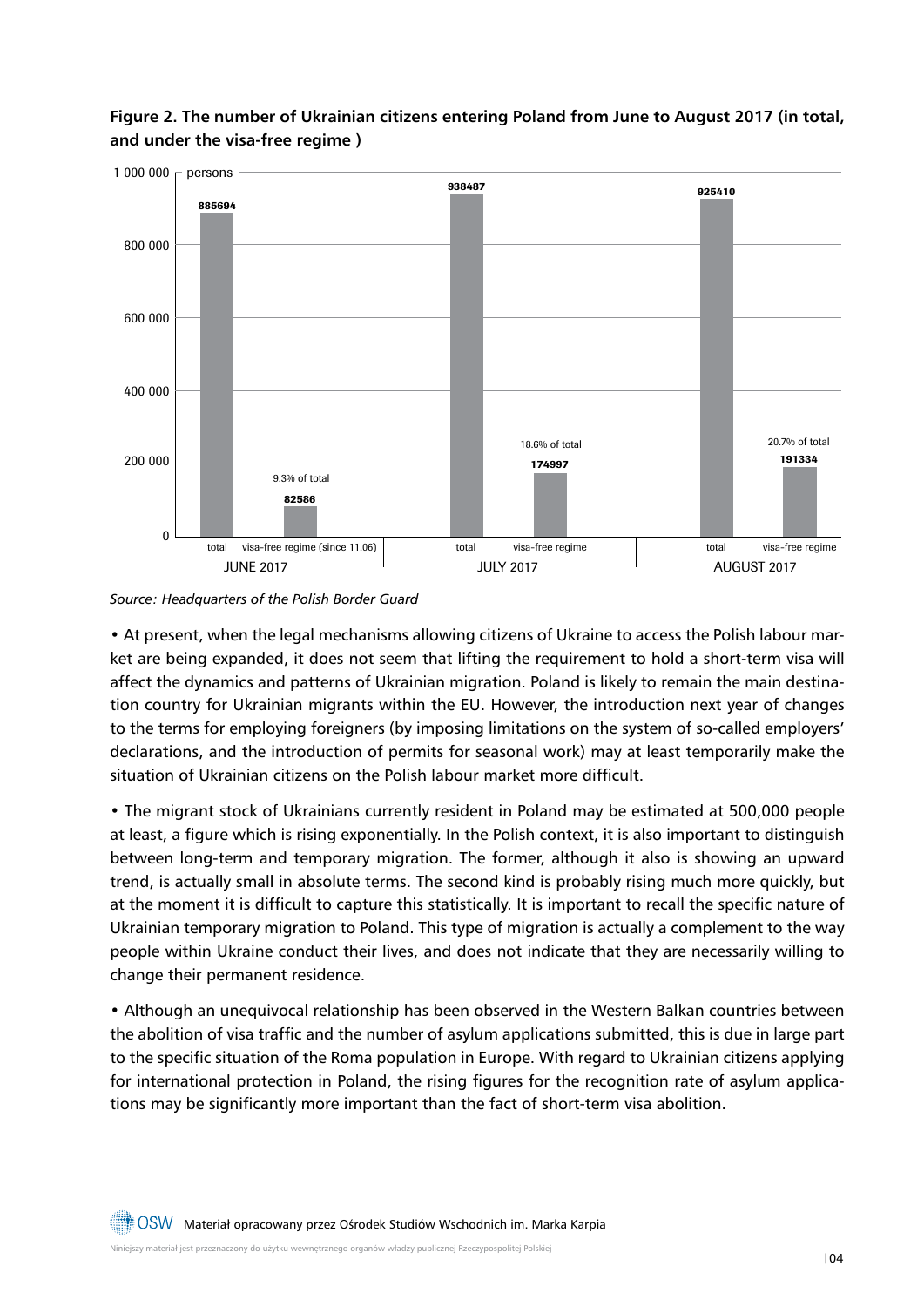### **3. Migration from Ukraine based on Ukrainian data**

The annexation of Crimea in March 2014 and the outbreak of conflict in Donbas in the spring of that year, together with the rapid deterioration of the economic situation, faced Ukraine with unprecedented challenges such as an increase in migration, both internally (persons displaced due to the armed conflict) and abroad. It is worth considering whether the current wave of migration should be seen as a qualitatively new wave. Some of its trends and patterns are new: forced migration, migration of young people and students, young professionals, small and medium-sized enterprises, and family reunifications. On the other hand, many Ukrainians who are potentially considering migration have become poorer as a result of the crisis, and do not have the resources that would allow them to prepare to migrate. Interestingly, this sharp increase in migration in fact concerns only Poland and Russia.

This new wave of migration to the EU and Poland since 2014 has a different structure than earlier waves. The predominance of men and young people is more clearly visible. Moreover people from eastern Ukraine, who had previously been largely absent from the migration flows to Poland, are participating for the first time.

The main methodological challenge, which makes it practically impossible to present any clear theses concerning migration since 2014, is the lack of research and trustworthy statistical data on the Ukrainian side.

#### **4. Migration from Ukraine based on Polish data**

The only EU country which has seen a significant increase in migration from Ukraine since 2014 is Poland. A particular factor which attracts Ukrainians is the employer's declaration system. In accordance with a regulation of the Polish Ministry of Family, Labour and Social Policy (*Ministerstwo Rodziny, Pracy i Polityki Społecznej)* of 21 April 2015 concerning cases in which a job can be given to a foreigner on Polish territory without having to obtain a work permit, a citizen of Ukraine who wants to work temporarily in Poland (for a period not exceeding six of the next twelve months) is exempt from having to obtain a work permit.

According to data conveyed to Eurostat by the Office for Foreigners in Poland (*Urząd do Spraw Cudzoziemców*), the number of Ukrainian citizens who held valid residence permits at the end of 2012 numbered 122,000; at the end of 2013 the figure was 175,000; at the end of 2014, 210,000; and at the end of 2016, the figure was 409,000 (see Figure 3).

Niniejszy materiał jest przeznaczony do użytku wewnętrznego organów władzy publicznej Rzeczypospolitej Polskiej  $\Box\hspace{-0.1cm}=\O(1)$ Materiał opracowany przez Ośrodek Studiów Wschodnich im. Marka Karpia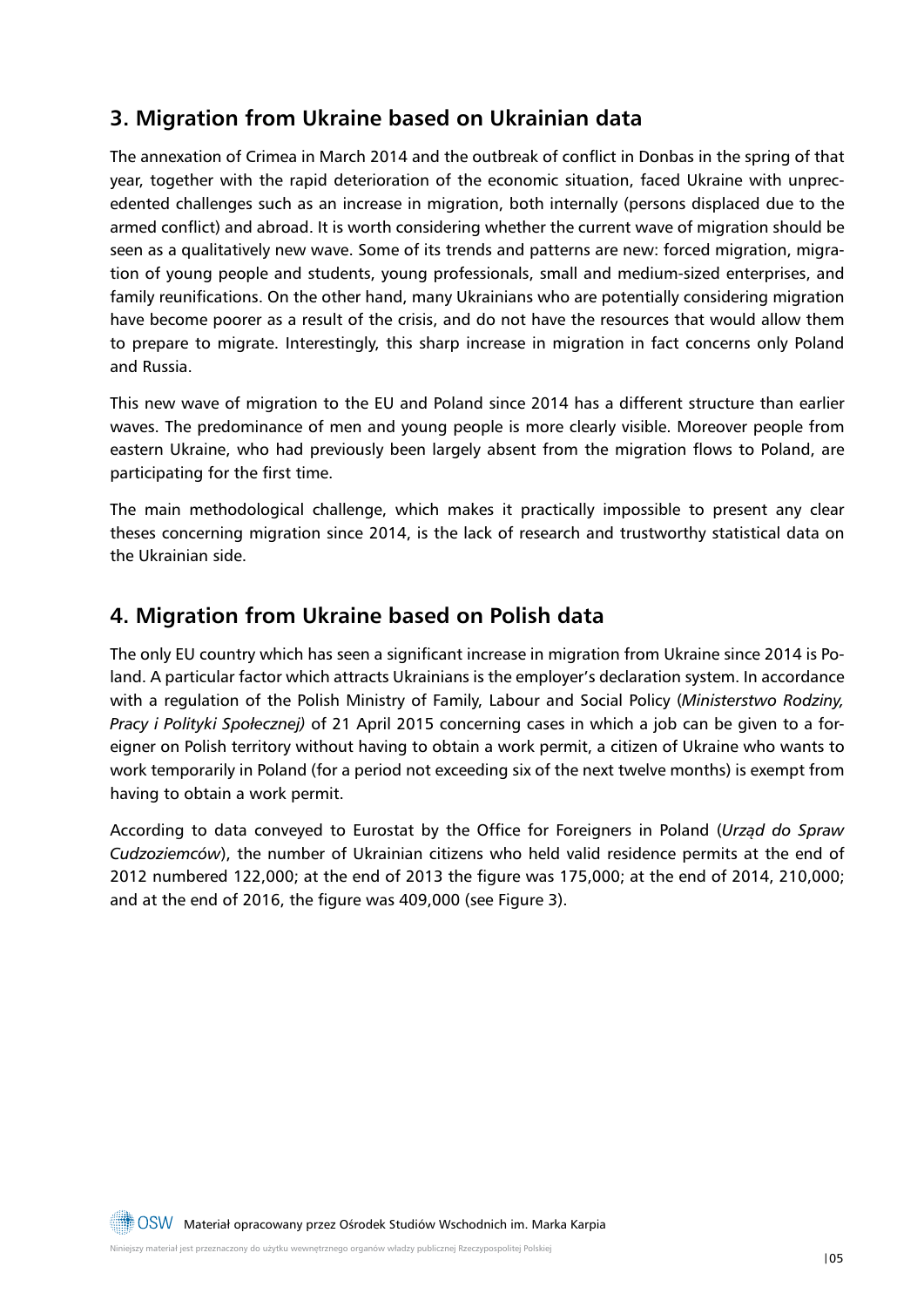#### **Figure 3. The total number of valid residence permits issued to citizens of Ukraine in 2013–2016, as of the end of each year, broken down by length of residence permit (from 3 to 6 months; 6 to 12 months; 12 months and above)**



*Source: Office for Foreigners*

It is worth emphasising that to a great extent the migration of Ukrainians to Poland concerns new arrivals. Large part of all these valid residence permits have in fact been issued for the first time. In 2014 the number of first permits was 250,000; in 2015 430,000, and in 2016 512,000.

As of 31 August this year, 312,512 foreigners on the territory of the Republic of Poland held a valid residence permit, of whom 133,818 were citizens of Ukraine. These represented 43% of foreigners with a valid residence permit. A month earlier, the number of Ukrainians was 132,606. At the end of June this year, the number of foreigners in total amounted to 302,316, so over two months the number rose by 10,000. Citizens of Ukraine played a large part in this rise; in August this group received 5500 new residence permits.

The increase in the number of employer's declarations permitting temporary work is significant. In 2013 the number of Ukrainians issued such declarations amounted to 217,000, while in 2016 as many as 1.26 million such were issued to Ukrainians. In the first half of 2017 the figure was 904,853, which means a double-digit percentage rise in comparison to the number of declarations issued during the first half of 2016. The final figure for 2017 will probably jump by several dozen per cent compared to 2016 (see Figure 4). According to data from the Ministry of Family, Labour, and Social Policy, as of 1 September 2017, the number of Ukrainian citizens who held valid employer's declarations was 669,000, while 186,000 Ukrainians had work permits (migrants' stock).

Niniejszy materiał jest przeznaczony do użytku wewnętrznego organów władzy publicznej Rzeczypospolitej Polskiej OSW Materiał opracowany przez Ośrodek Studiów Wschodnich im. Marka Karpia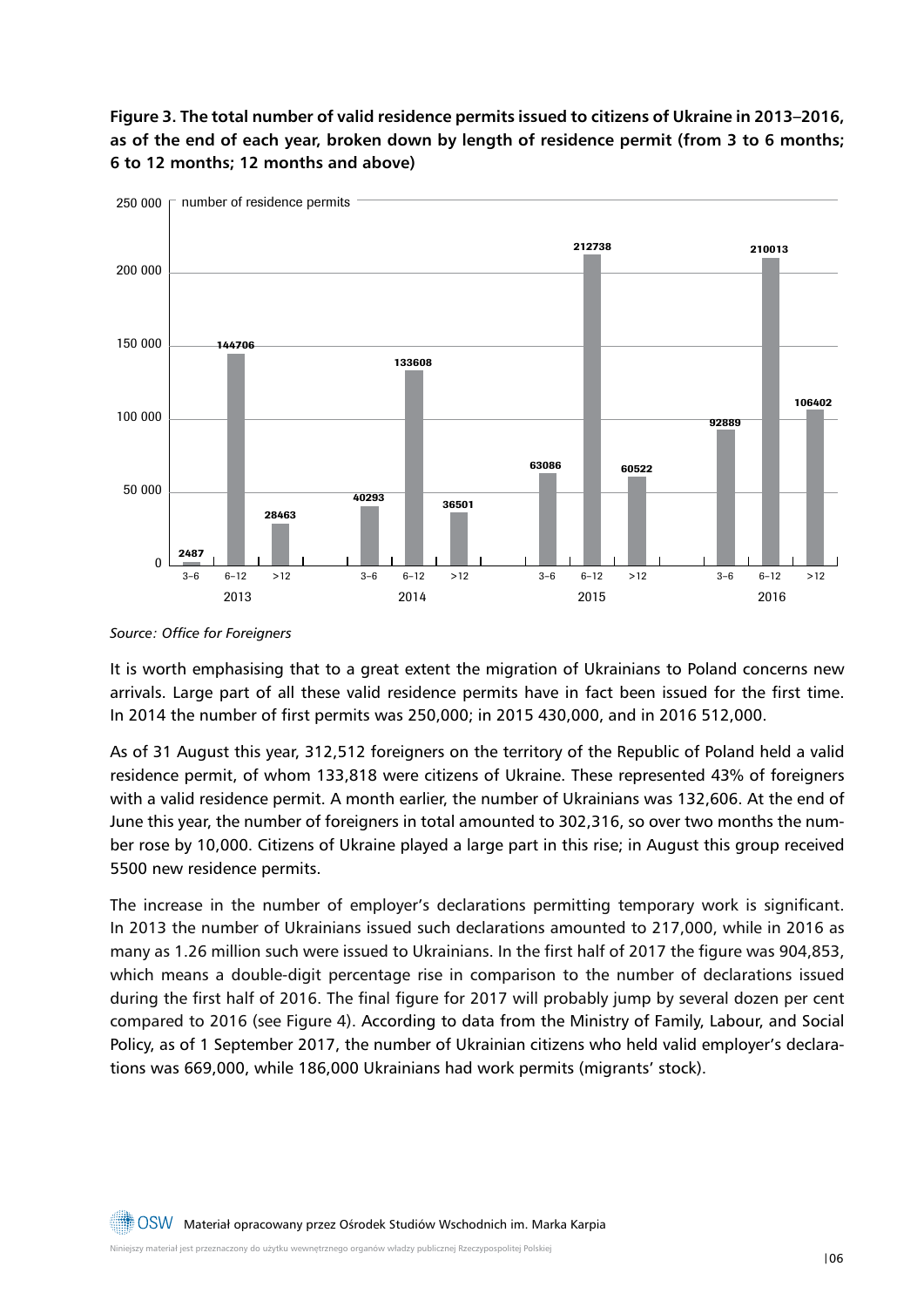

**Figure 4. The number of declarations by employers issued to Ukrainian citizens registered in Poland in 2013–2017 (half-yearly data, migration flow data)**

*Source: Ministry of Family, Labour and Social Policy*

Experts differ as to how this data should be interpreted. Some believe that because the 'declarations' procedure is cost-free and simple, the number of permits issued demonstrates the scale of the employers' interest in taking on Ukrainian citizens. In turn, Ukrainian experts stress the importance of the number of employer's declarations issued in interpreting Ukrainian migration plans, or the uncertainty of the Ukrainian population in a wider sense as to how the situation in the country will develop. Holding a declaration is often thought of as a form of guarantee if travel abroad becomes necessary. In this context, it will be interesting to see how the declarations' data evolves after the introduction of visa-free travel, and whether some citizens of Ukraine might lose interest in retaining this form of permit. It is also worth remembering that on 1 January 2018, amendments will come into force to the law on the promotion of employment and labour market institutions, restricting the categories of situations in which people can work on the basis of a declaration. *Inter alia*, it introduces a new type of work permit for seasonal work.

Due to the ongoing armed conflict in the east of Ukraine and the annexation of Crimea, Poland is an important destination for Ukrainian citizens applying for protection. In total, during the period from 1 January 2007 to 1 October 2017, 6866 Ukrainian citizens submitted applications for refugee status in Poland, the majority of which (2318) did so immediately after the outbreak of the armed conflict in 2014. In 2017 this number amounted to 574 people. In the period from 1 January 2013 to 1 October 2017, based on decisions by the Head of the Office for Foreigners and the Refugee Board (Rada do Spraw Uchodźców), 92 citizens of Ukraine were granted refugee status, 268 were granted subsidiary protection, and 26 tolerated stay.